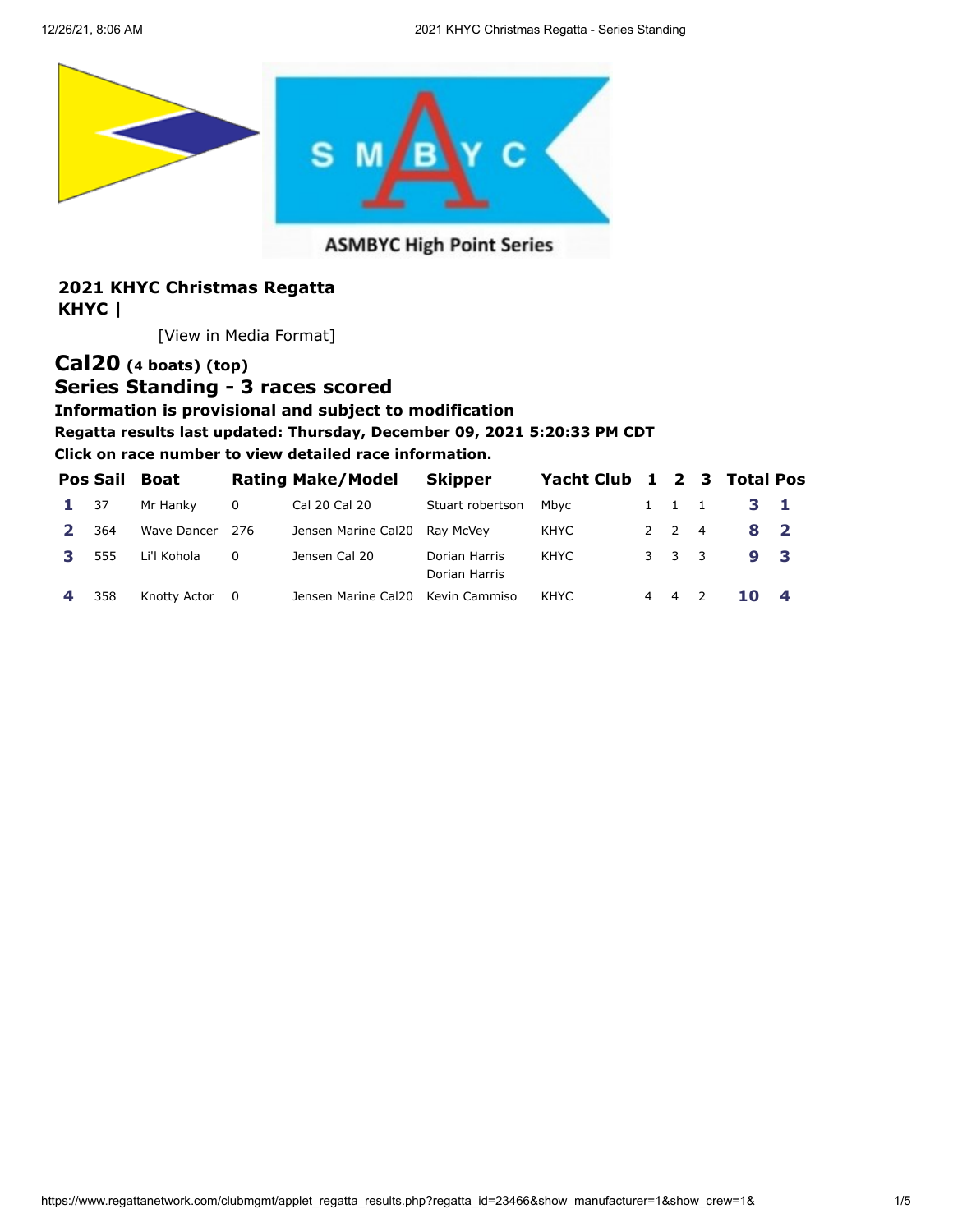## **[PHRF-A](https://www.regattanetwork.com/clubmgmt/applet_regatta_results.php?regatta_id=23466&show_manufacturer=1&show_crew=1&&limit_fleet=PHRF-A) (13 boats) [\(top\)](#page-0-0) Series Standing - 3 races scored**

### **Information is provisional and subject to modification**

**Regatta results last updated: Thursday, December 09, 2021 5:20:33 PM CDT**

|              | Pos Sail           | <b>Boat</b>        |     | <b>Rating Make/Model</b>            | <b>Skipper</b>                              | <b>Yacht Club</b>         | 1              | $\overline{\mathbf{2}}$ | 3              | <b>Total Pos</b> |              |
|--------------|--------------------|--------------------|-----|-------------------------------------|---------------------------------------------|---------------------------|----------------|-------------------------|----------------|------------------|--------------|
|              | 37                 | <b>Blade II</b>    | 0   | <b>Carrol Marine Farr</b><br>40     | Mick Shlens<br>Marlene Shlens               | CBYC-KHYC                 | $\mathbf{1}$   | 2                       | $\mathbf{1}$   |                  | 1.           |
| $\mathbf{2}$ | 46380              | Avet               | 120 | J/Boats J/80                        | Curt Johnson<br>Curt Johnson                | California Yacht<br>Club  | $\overline{2}$ | 1                       | 3.5/TIE        | 6.5              | $\mathbf{2}$ |
| 3            | 57990              | Hot Rum            | 117 | CF33                                | Albert Castillon<br><b>Richard Parlette</b> | <b>RBYC</b>               | 3              | 3                       | 2              | 8                | 3            |
| 4            | 87027              | Flying<br>Dutchman | 93  | Hobie 33                            | Jason Herring<br>Jason A Herring            | <b>KHYC</b>               | $\overline{4}$ | 4                       | 5              | 13               | 4            |
| 5            | 87309              | Priorities         | 99  | olson Olson 30                      | <b>Bob Cole</b><br>Valerie Cole             | <b>KHYC</b>               | 5              | 5                       | 6              | 16               | 5            |
| 6            | 173                | Kindred Spirit     | 111 | Rondar Viper 640                    | Nancy Griley<br>Glenn Griley                | <b>KHYC</b>               | $\overline{7}$ | 6                       | 3.5/TIE        | 16.5             | 6            |
|              | <b>USA 54</b>      | <b>USA 54</b>      | 96  | Melges Melges 24                    | Charles Bielecki<br>Charles Bielecki        | khyc                      | 8              | $\overline{7}$          | 8              | 23               | 7            |
| 8            | 23812              | Prima              | 99  | Olson Olson 30                      | <b>Richard Van</b><br>rikxoord<br>Mark      | Pmyc                      | 9              | 8                       | $\overline{7}$ | 24               | 8            |
| 9            | <b>USA29</b>       | BeetleCat          | 77  | <b>Bravura Yachts</b><br><b>B29</b> | Zafar Khan                                  | King Harbor Yacht<br>Club | 6              | 10                      | 9              | 25               | 9            |
| 10           | <b>USA</b><br>1009 | <b>RENEGADE</b>    | 75  | Beneteau First 10R                  | Denny Browne<br>Jack Faucett                | <b>KHYC</b>               | 10             | 9                       | 12             | 31               | 10           |
| 11           | 56875              | Scarlet Fever      | 66  | Jeanneau SO509                      | PAUL HOFER                                  | <b>SBYRC</b>              | 11             | 11                      | 11             | 33               | 11           |
| 12           | 97                 | Kanani             | 90  | J Boats J/100                       | David Bew                                   | <b>KHYC</b>               | 13             | 13                      | 10             | 36               | 12           |
| 13           | 73384              | Aloha              | 84  | J boats J33                         | <b>William Ziel</b>                         | <b>KHYC</b>               | 12             | 12                      | 14/DNS         | 38               | 13           |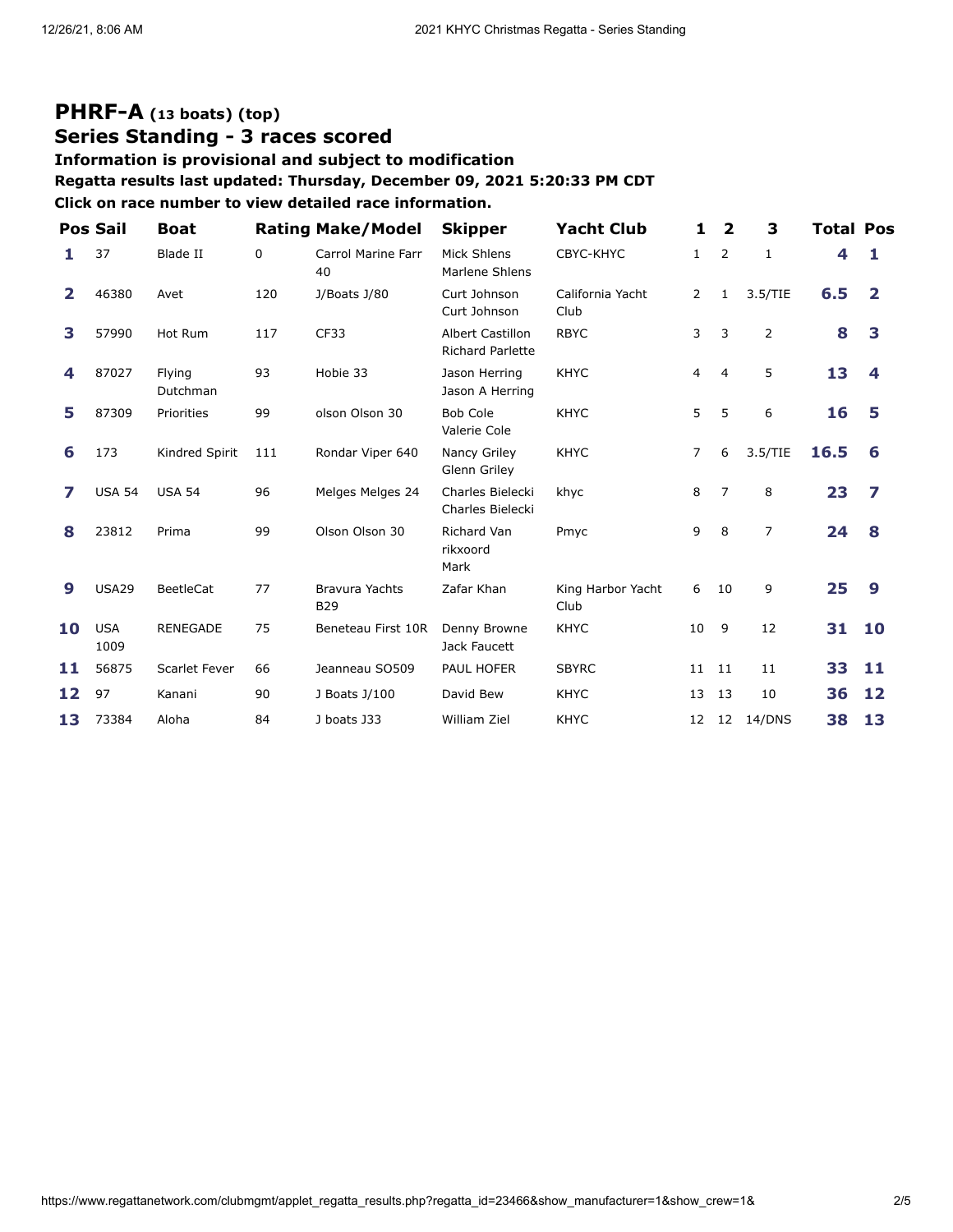# **[PHRF-B](https://www.regattanetwork.com/clubmgmt/applet_regatta_results.php?regatta_id=23466&show_manufacturer=1&show_crew=1&&limit_fleet=PHRF-B) (6 boats) [\(top\)](#page-0-0) Series Standing - 3 races scored**

### **Information is provisional and subject to modification**

#### **Regatta results last updated: Thursday, December 09, 2021 5:20:33 PM CDT**

|    | <b>Pos Sail</b> | <b>Boat</b>           |     | <b>Rating Make/Model Skipper</b> |                          | <b>Yacht Club</b>               | 1     | $\mathbf{2}$   | З              | <b>Total Pos</b> |                         |
|----|-----------------|-----------------------|-----|----------------------------------|--------------------------|---------------------------------|-------|----------------|----------------|------------------|-------------------------|
|    | 87942           | Scooter               | 135 | Westerly Capo 26                 | Liz Hjorth               | California Yacht Club           |       |                |                | 3.               | -1                      |
|    | 207             | Sails Coll            | 150 | Martin Martin 242                | Megan Marsh SMWYC        |                                 | 2     | $\overline{4}$ | $\overline{2}$ | 8T               | $\overline{\mathbf{2}}$ |
| З. | 97850           | No Way!!              | 138 | B-sinc B-25                      | Don Souther              | KHYC                            | 3     | 2              | 3              | 8T 3             |                         |
| 4  | 37379           | <b>Gran Dillusion</b> | 255 | Cal Cal 24                       | Gerald Sobel PSSA        |                                 | 4     | 3              | 4              | 11               | 4                       |
| 5. | 2201            | SLOOP JOHN<br>В       | 189 | J/BOATS J/24                     | John Coye<br>John S Coye | PORT ROYAL YACHT<br><b>CLUB</b> | 5     | 5.             | 5              | 15 5             |                         |
| 6  | 167             | Another Bad<br>Wolf   | 150 | Martin Martin 242                | Len Abbeduto KHYC        |                                 | 7/DNC | 7/DNC          | 7/DNS          | 21               | -6                      |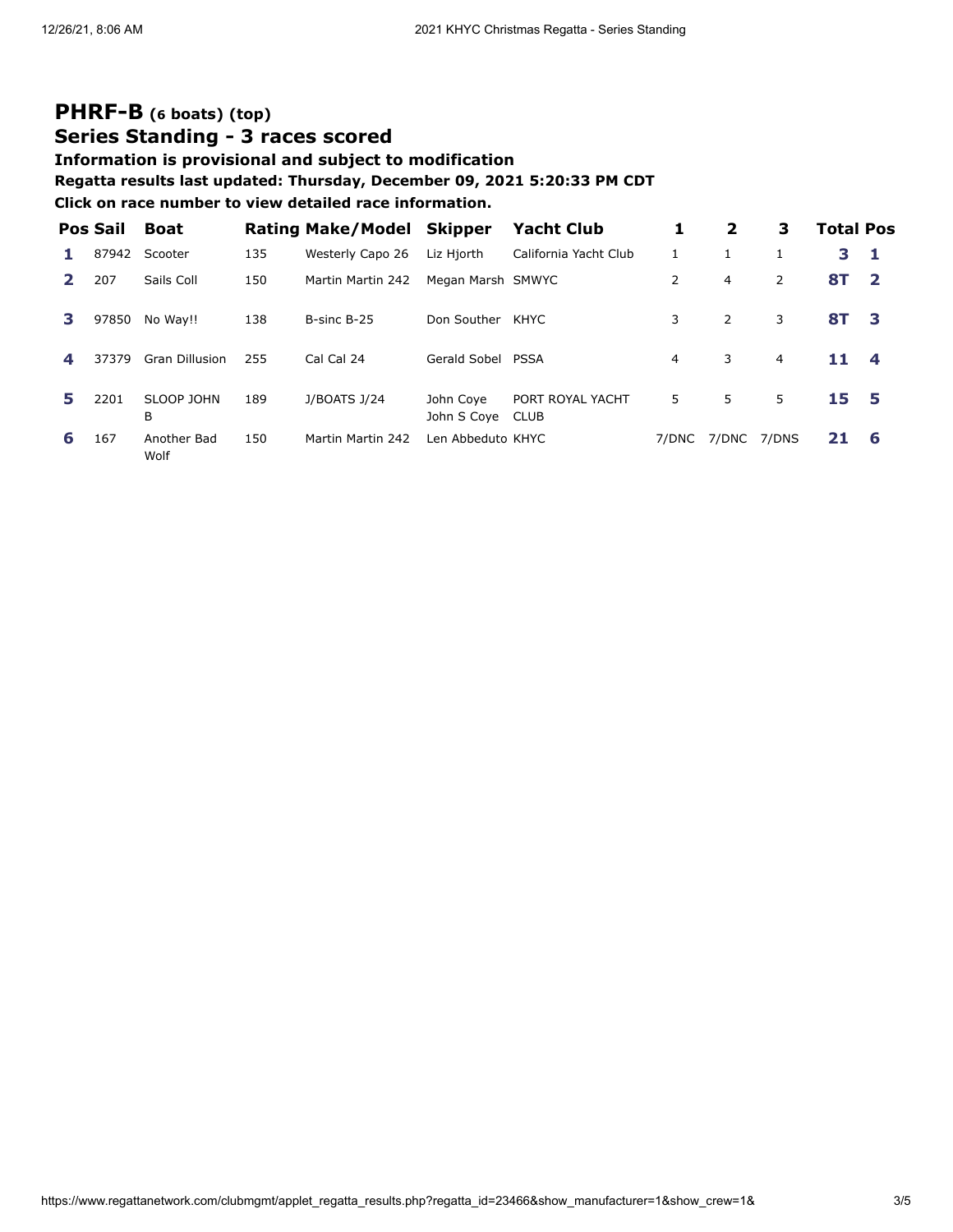# **[PHRF-V](https://www.regattanetwork.com/clubmgmt/applet_regatta_results.php?regatta_id=23466&show_manufacturer=1&show_crew=1&&limit_fleet=PHRF-V) (7 boats) [\(top\)](#page-0-0) Series Standing - 3 races scored**

# **Information is provisional and subject to modification Regatta results last updated: Thursday, December 09, 2021 5:20:33 PM CDT**

|   | <b>Pos Sail</b> | <b>Boat</b>        |     | <b>Rating Make/Model</b> | <b>Skipper</b>                                     | Yacht<br>Club | 1     | $\mathbf{2}$   | 3              | <b>Total Pos</b> |              |
|---|-----------------|--------------------|-----|--------------------------|----------------------------------------------------|---------------|-------|----------------|----------------|------------------|--------------|
|   | 523             | Arrogante          | 189 | <b>J24</b>               | Jill Alstott                                       | <b>RBYC</b>   | 5     | 2              | 1              | <b>8T</b>        | 1            |
|   | 27432v          | Oliver             | 221 | Schock Santana<br>27     | John/Bob<br>Mitchell/Mackenzie<br>Robert Mackenzie | Khyc          | 2     | 1              | 5              | <b>8T</b>        | $\mathbf{2}$ |
| 3 | 56384           | MEIMI <sub>2</sub> | 275 | Columbia<br>Challenger   | Michael Devine                                     | <b>KHYC</b>   |       | $\overline{4}$ | 3              | 8T               | 3            |
| 4 | 123             | Papillon           | 224 | Hunter 30                | Marc Jacob<br>Marc Jacob                           | Portofino     | 4     | 3              | $\overline{2}$ | 9                | 4            |
| 5 | none            | Oasis              | 207 | Islander 36              | Michael Leighton                                   | <b>PRYC</b>   | 3     | 5              | 6              | 14               | 5            |
| 6 | 57143           | E1<br>Encanto      | 150 | Catalina 320             | Jeff Gentry                                        | <b>RBYC</b>   | 6     | 6              | 4              | 16               | 6            |
|   | 5570            | Jubilee            | 194 | Catalina 30 30           | Kenneth Blight                                     | <b>KHYC</b>   | 8/DNC | 8/DNC          | 8/DNS          | 24               | 7            |